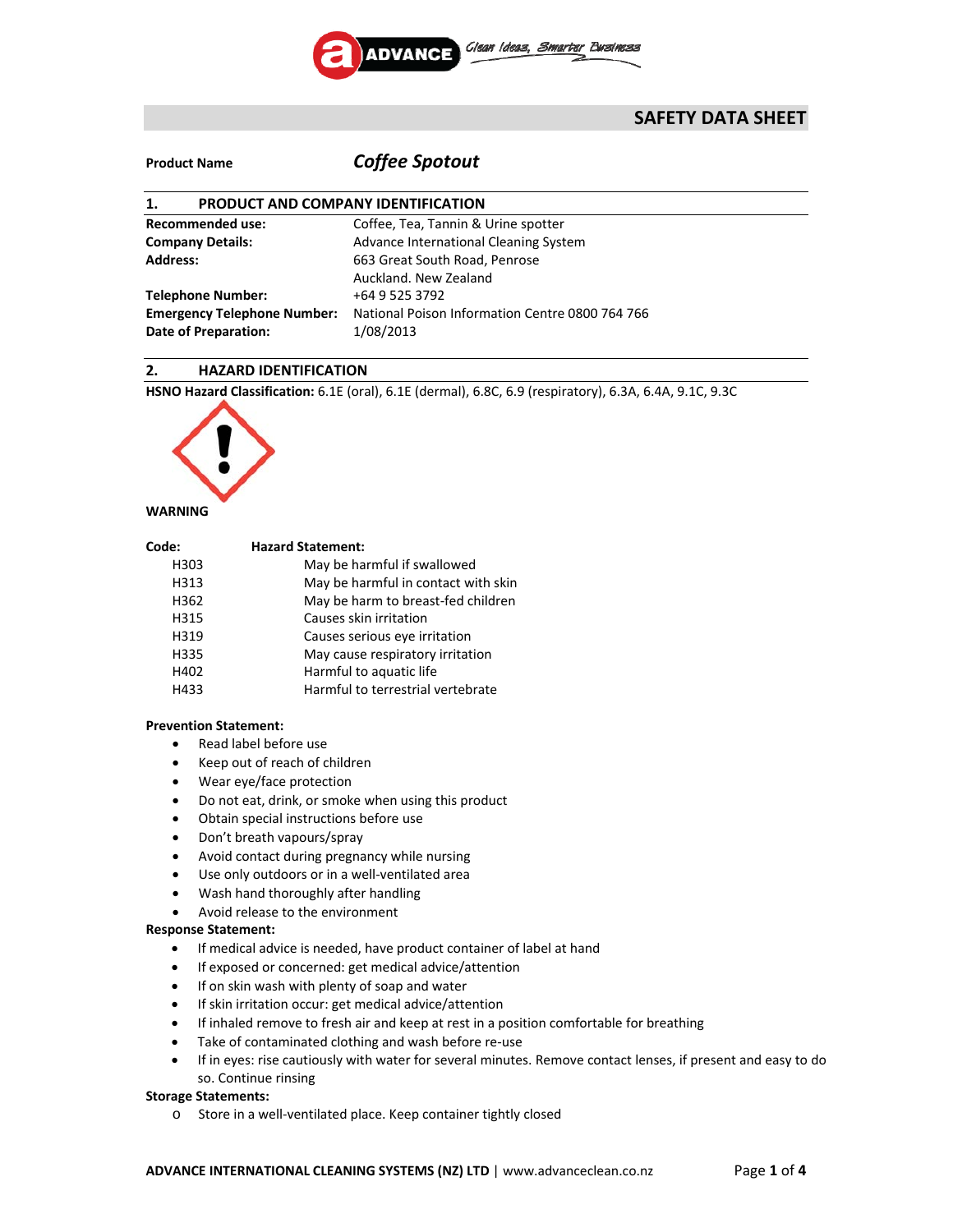

# **3. COMPOSITION/INFORMATION ON INGREDIENTS**

| Ingredient            | CAS#      | concentration % |  |
|-----------------------|-----------|-----------------|--|
| Non-hazardous         |           | >80             |  |
| Acetic acid           | 64-19-7   | < 1.5           |  |
| Oxalic acid           | 144-62-7  | < 1.5           |  |
| Hydrogen chloride     | 7647-01-0 | < 1.5           |  |
| Non-ionic surfactants |           | $<$ 5           |  |

# **4. FIRST AID MEASURES**

# **Ingestion:**

Immediately rinse mouth with water. If swallowed do not induce vomiting. Give water to drink. Never give anything by mouth to an unconscious person. Seek immediate medical aid immediately.

#### **Eye Contact:**

Immediately flush eyes with large amounts of water for at least 15 minutes while holding eyelids open. Transport to the nearest medical facility for additional treatment. Do not rub eyes or keep eyes closed

#### **Skin Contact:**

Remove contaminated clothing. Flush exposed area with water and follow by washing with soap if available. **Inhalation:**

Remove the effected person out to a ventilated area. If not breathing, give artificial respiration. If breathing is difficult, give oxygen. Seek medical attention.

#### **5. FIRE FIGHTING MEASURE**

#### **Extinguishing Media:**

Use dry chemical powder, foam, polymer foam, and water spray or fog type extinguishers. Water may be ineffective on fire. However, water spray may be used to extinguish fires and to absorb heat. Keep containers cool and protect exposed material. If a leak or spill has not ignited, water spray may be used to flush spills away from exposures.

#### **Hazards from combustion products:**

This product is not combustible. However, following evaporation of aqueous component, residual material can burn if ignited. While burning, it will emit toxic fumes including carbon monoxide and carbon dioxide.

#### **Precautions for fire fighters and special protective equipment:**

Fire fighters to wear self-contained breathing apparatus if risk of exposure to vapour or products of combustion as well as structural fire fighter's uniform.

#### **Hazachem code:**

None Assigned.

#### **6. ACCIDENTAL RELEASE MEASURES**

#### **Emergency Precautions:**

Personnel involved in the clean up should wear full protective clothing. Evacuate all unnecessary personnel. Increase ventilation. Avoid walking through spilled product as it may slippery. Stop leak if safe to do so. Do not let product reach drain or waterways; advise the Environmental Protection Authority or your local Waste Management. Use clean, non‐sparking tools and equipment.

#### **Methods and Materials for Containment and Clean Up:**

Soak up spilled product using absorbent, non‐combustible material such as sand or soil. Avoid using sawdust or cellulose. When saturated, collect material into suitable, labelled, dry, sealable containers and hold for safe disposal. Once pick‐up is complete, flush spill site with plenty of water to eliminate any residue. Hold contaminated water for treatment/disposal.

# **7. HANDLING AND STORAGE**

#### **Handling:**

Wash thoroughly after handling. Use only in a well ventilated area. Avoid contact with eyes, skin and clothing. Empty containers retain product and residue (liquid or vapour), and can be dangerous. Keep container tightly closed. Always wash hands before smoking, eating or using the toilet. Wash contaminated clothing and other protective equipment before storage or re‐use. Do not dispose of material to sewers or waterways.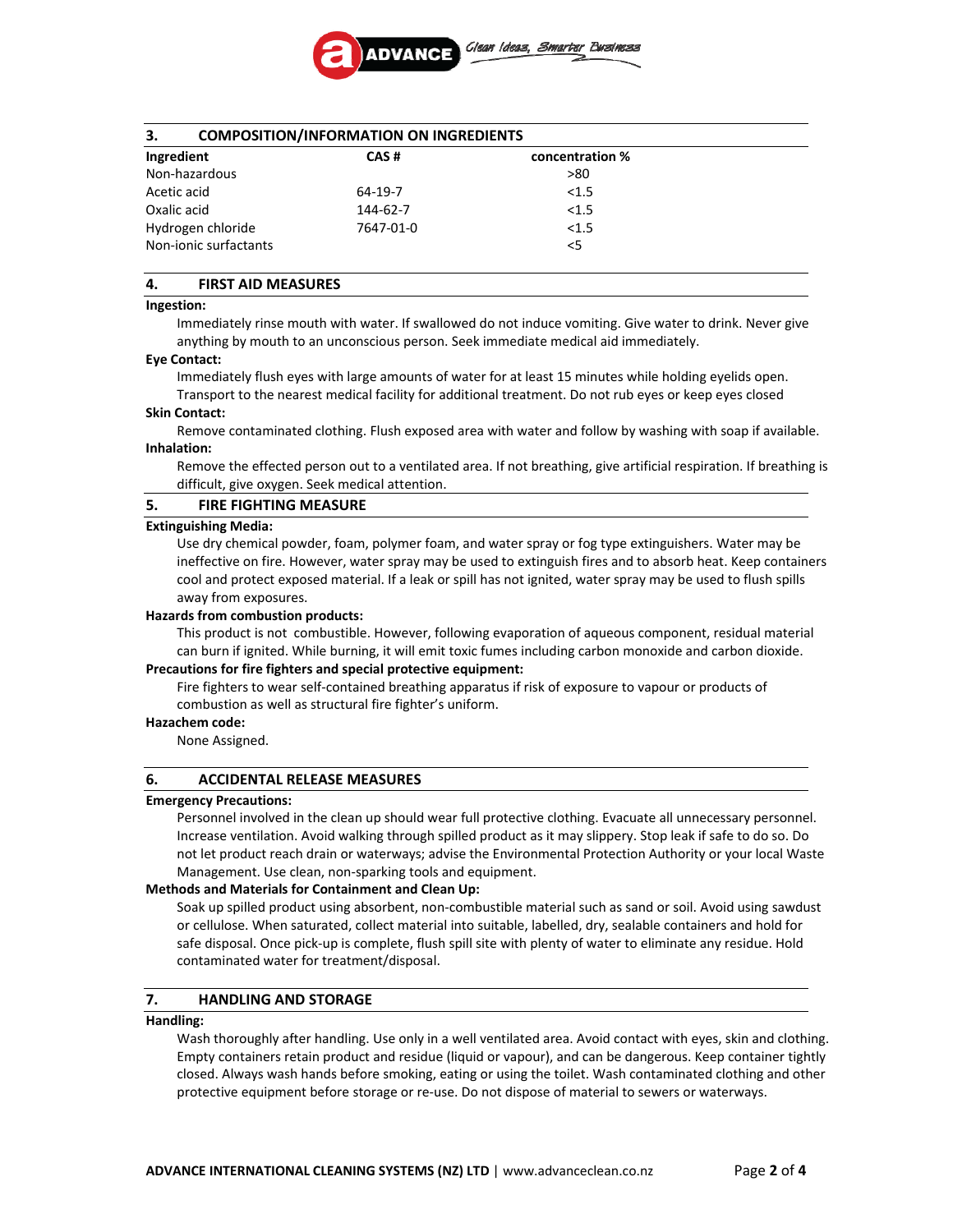

#### **Storage:**

Store in cool, dry, well‐ventilated area away from incompatible substances. Keep containers closed at all times, check regularly for leak.

### **8. EXPOSURE CONTROLS / PERSONAL PROTECTION**

### **Exposure Standards:**

The Occupational Safety and Health Service, NZ Department of Labour have set no Tolerable Exposure Limit (TEL) Workplace Exposure Standards (WES) for this substance.

### **Biological limit values:**

# None established

# **Engineering Controls:**

The use of local exhaust ventilation is recommended to control process emissions near the source. Laboratory samples should be handled in a fume hood. Provide mechanical ventilation of confined spaces. Use explosion proof ventilation equipment

# **Personal Protective Equipment**

#### **Respiratory Protection:**

Where concentration in air may exceed the limits described in the National Exposure Standards, it is recommended to use a half face filter mask to protect from overexposure by inhalation. A type "A" filter material is considered suitable for this product.

#### **Eye Protection:**

Always use safety glasses or a face shield when handling this product.

#### **Skin/Body Protection:**

Always wear long sleeves and long trousers or coveralls, enclosed footwear or safety boots and chemical resistant gloves when manufacturing this product.

| PHYSICAL AND CHEMICAL PROPERTIES<br>9. |                  |
|----------------------------------------|------------------|
| Appearance:                            | Clear light pink |
| <b>Physical State:</b>                 | Liquid           |
| Odour:                                 | vinegar smell    |
| pH:                                    | $2.5 + (-0.5)$   |
| Solubility:                            | soluble in water |
| <b>Vapour Density:</b>                 | not available    |
| <b>Boiling point:</b>                  | $>100$ deg       |
| <b>Freezing Point:</b>                 | not available    |
| <b>Ignition Point:</b>                 | not available    |
| <b>Flash Point:</b>                    | not available    |
| <b>Specific Gravity:</b>               | 1.00             |
| Vapour pressure:                       | not available    |
| % Volatilities                         |                  |

## **10. STABILITY AND REACTIVITY**

| <b>Chemical Stability:</b>     | Stable at room temperature and pressure                                                      |  |
|--------------------------------|----------------------------------------------------------------------------------------------|--|
| <b>Conditions to avoid:</b>    | Avoid excessive heat, direct sunlight, moisture, high temperatures                           |  |
| <b>Incompatible Materials:</b> | Incompatible with oxidizing agents, acidic agents, including acidic clays and sources of     |  |
|                                | ignition                                                                                     |  |
|                                | Hazardous decomposition: When involved in a fire, this product will generate carbon monoxide |  |
| <b>Hazardous reactions:</b>    | Oxidizing agents, mineral acids, halogenated organic compounds.                              |  |

## **11. TOXICOLOGICAL INFORMATION**

No adverse health effects expected if the product is handled in accordance with the safety data sheet. Symptoms or effects that may arise if the product is mishandled and the overexposure occurs are: **Acute Effects**

#### **Ingestion:**

Small amounts of liquid aspirated into lungs during ingestion, or from vomiting. Ingestion of large amounts of this product will result in headaches, nausea, dizziness and tracheal burning.